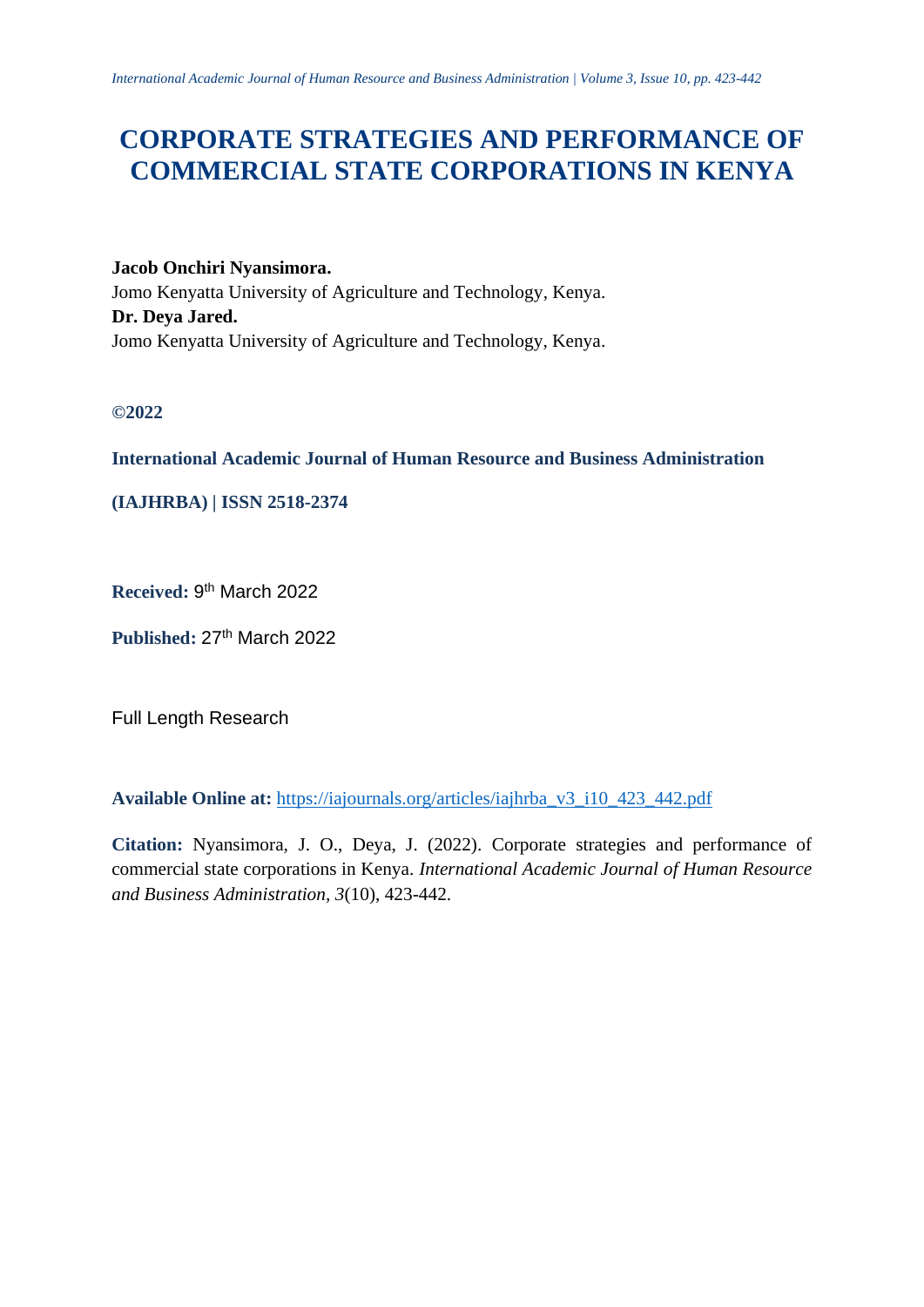### **ABSTRACT**

The high competitive business environment has pressed businesses to their limits, necessitating the adoption of strategic management techniques that support strategies, choices, and actions that would improve the performance of the organization and archive profitability, success, and wealth creation. However, majority of Kenya's commercial state businesses are plagued with ineffectiveness and providing substandard products and services. Therefore, this study sought to explore the effect of corporate strategies on performance of Commercial State Corporations. The study sought to establish the effect of diversification, product development, strategic alliances and integration on performance of Commercial State Corporations in Kenya. The research specifically reviewed the institutional theory, revenue diversification theory, resource based theory and mathematical theory of games. A descriptive research design was employed. The 33 commercial state entities in Nairobi were the study's target population. The unit of observation therefore comprised of 492 management employees in the Commercial State Corporations. The study grouped the population into strata based on their management level. The study picked respondents from each strata using stratified random sampling. Self-administered

questionnaires were used to collect primary data. For all quantitative variables, descriptive statistics such as frequencies, percentages, mean score, and standard deviation were computed and data presented in tables. Content analysis was used to assess the qualitative data from the openended questions. The multiple regression analysis was used to establish relationships between the independent and dependent variables. The study revealed that strategic alliances had the most notable and highest impact on performance of commercial state corporations in Kenya, followed by product development, and then integration while diversification had the least impact on the performance of commercial state corporations in Kenya in Kenya. The study recommended that the commercial state corporations in Kenya should partner with the major wholesale distributors in the markets and have licensees of the products in many markets. It is also recommended that the management of commercial state corporations in Kenya seek appropriate kinds of partnerships and alliances that will help enhance their own market share and growth.

**KeyWords:** Corporate Strategies, Diversification, Product Development, Strategic Alliances and Integration.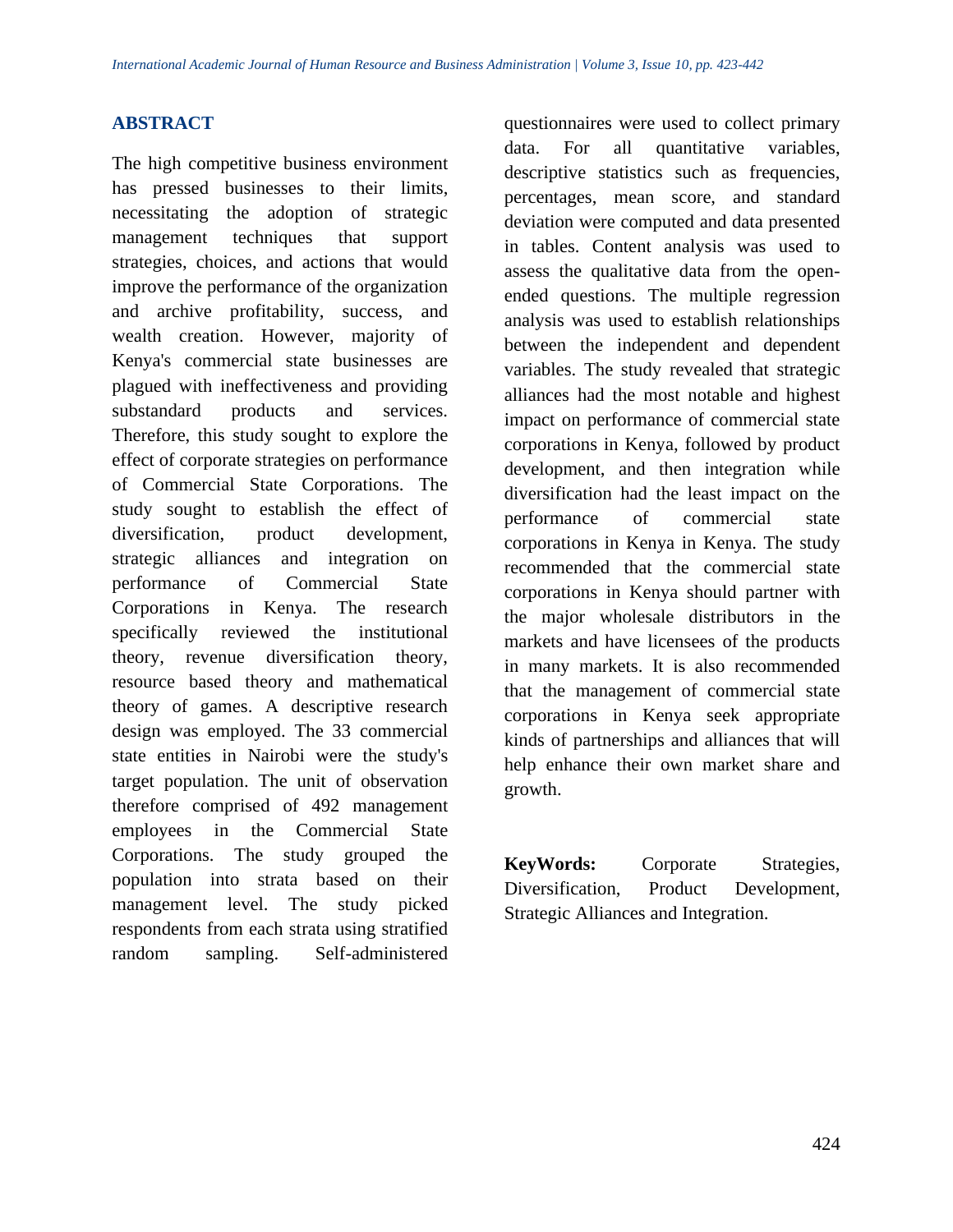# **INTRODUCTION**

In today's competitive business environment, corporate strategies play a critical and strategic role in enabling organizations meet their goals and objectives. Creating a corporate strategy entails creating a general formula for the manner an organization would compete, what its goals should be, and what policies would be needed to achieve those goals. Corporate strategy is a combination of the firm's desired outcomes (goals) and the methods (policy) by which it intends to achieve them (Porter & Kramer, 2011). The development of corporate strategies may be influenced by the opportunities provided by a varying environment. Such development, often referred as the hunt for strategic fit, entails changing internal strategic capacities to better match such opportunities. The strategic position of an organization is about determining the impact of the strategic capability (resources and competences) of the organization, external environment and the expectations and expected to use the various opportunities available to achieve the organization's objectives (Ambrosini & Bowman, 2009).

The impact of the external environment, the firm's strategic capability and stakeholders influence and expectations on strategy are all factors to consider when determining a company's strategic position. This analysis allows the organization to formulate strategic choices that address the circumstances in which it operates. The development of strategic goals and objectives is expected to make use of the various opportunities available to the organization. A company can run promotions and lower prices to attract, as many new customers as possible, but the business will not be viable for long unless some of those consumers return. Effective corporate strategies1focus1on bringing consumers1back and making them happy—happy enough to spread positive1word about the1company's1operations1to others, who may subsequently try the1product or service1the1company offers1and become1repeat customers (Christensen, 2013).

In increasingly competitive world, being able to generate client loyalty is viewed as a major aspect in gaining market share and gaining a competitive advantage (Kottler & Keller, 2009). This is the process in which an organization is able to continue with its business and making money over its competitors. It occurs when the organization is able to come up with a strategy that makes it possible to outdo its rivals. By implementing a corporate strategy, a firm acquires competitive edge over its rivals. When a firm has the ability or means to outperform its competitors in the quest of customer favours, it is said to have a competitive advantage (Kim  $&$  Mauborgne, 2014).

All of a company's moves and techniques to entice buyers, endure competitive pressure, and enhance its position in the market are referred to as corporate strategy. It refers to what a company does in order to obtain a long-term competitive advantage. Combining various tactics is only successful in a single case in India. Incorporating product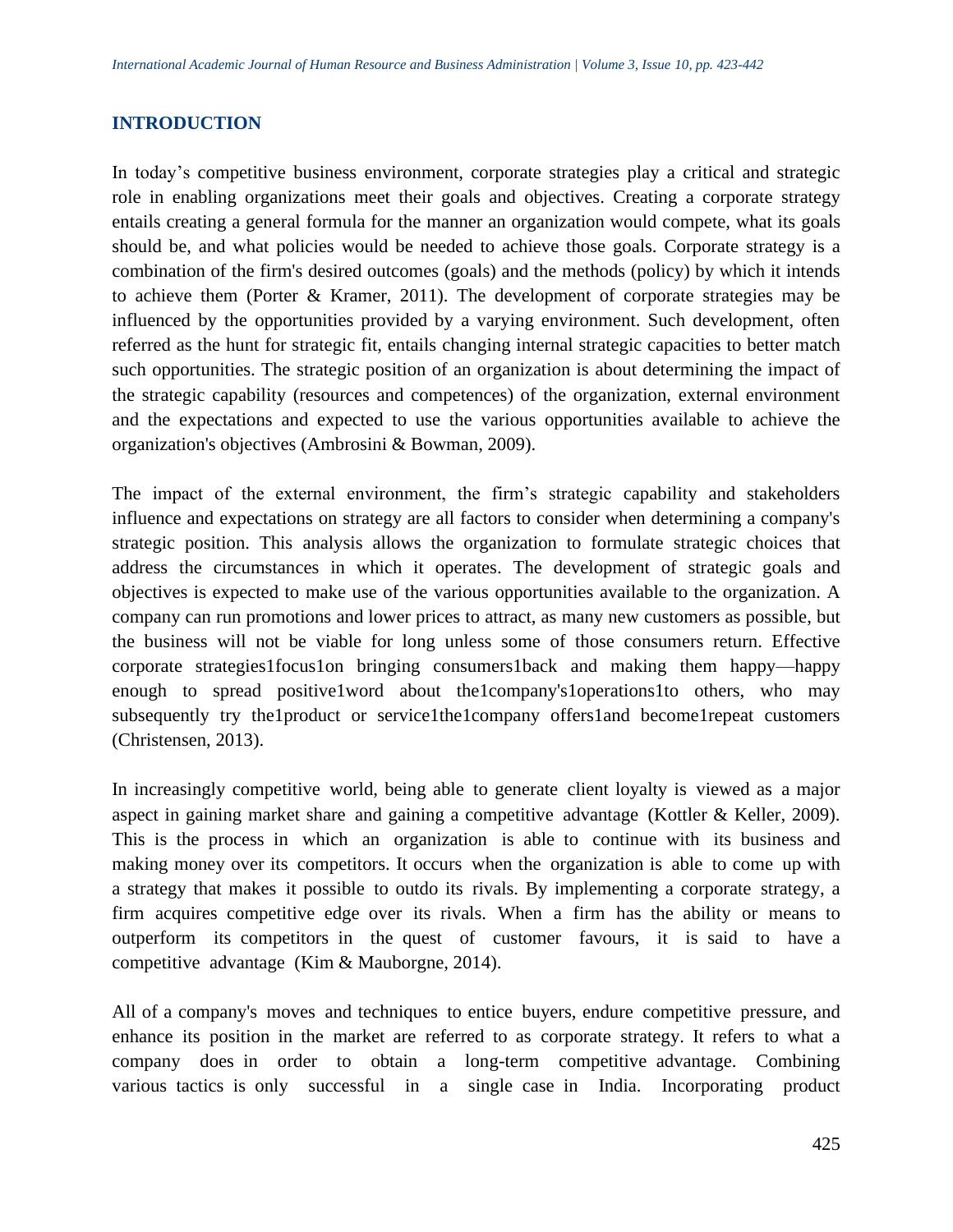differentiation and market segmentation strategies is a good technique to fit the product strategy (supply side) of commercial state enterprises to the features of their targeted segments in the market (demand side). However, because of the possible conflict between minimization of cost and extra cost of value-added differentiation, combinations like cost leadership with differentiation of product are difficult (though not impossible) to accomplish. Undertaking offensive or defensive activities to develop a defendable position in the industry is part of corporate strategy (Jenkins, 2009).

In Saudi Arabia, Corporate strategies are theoretically and statistically possible. Furthermore, high-performing commercial state businesses have a higher level of strategy coherence than lower-performing companies do. This is because high-performing companies are able to achieve both competitiveness and long-term viability. Furthermore, different business strategies face distinct impediments to obtaining their competitive advantage, bolstering the argument that western strategy models are adaptable to emerging countries like Saudi Arabia. The two opposing approaches to sustainable competitiveness are used to establish company strategies. Market position and resource-based methods are the two options. For present and future competitiveness, both of these techniques are required (Zamani, Parnell, Labbaf & O'Regan 2013).

In Beijing, companies must seize unexpected opportunities, adapt to challenges, and outmaneuver their competitors in order to survive and flourish in this increasingly competitive market. In a difficult environment, strategy can be defined as an organization's long-term direction and scope that creates an advantage for the organization through its resource pattern. Organizations have strategies at various levels, from the top down to the bottom up, from the top down to the bottom up. Corporate strategies, on the other hand, are classified into three levels: corporate, business, and functional. This development has been hastened by the rising internationalization of production, distribution, and marketing of goods and services. Globalization's key aspects also point to a significant phenomenon: competitiveness. In today's dynamic market and commercial state corporation environment, long-term competitive advantage has become one of the most important goals. As a result, one of the most essential duties of decision makers is to establish successful company strategies in order to get a competitive edge (Parniangtong, 2017).

In the European market in the early stage, to improve non-core elements, an incremental innovation approach and innovation integration method were used, and cheap pricing compensated for technological shortcomings. Internal and open innovation is used in the intermediate stage; in the meantime, modular and incremental innovation is used to improve the technology of core components and non-core parts, laying the groundwork for incrementally enhancing premium. Furthermore, it is critical to employ the strategic mix (Tukker & Tischner, 2017).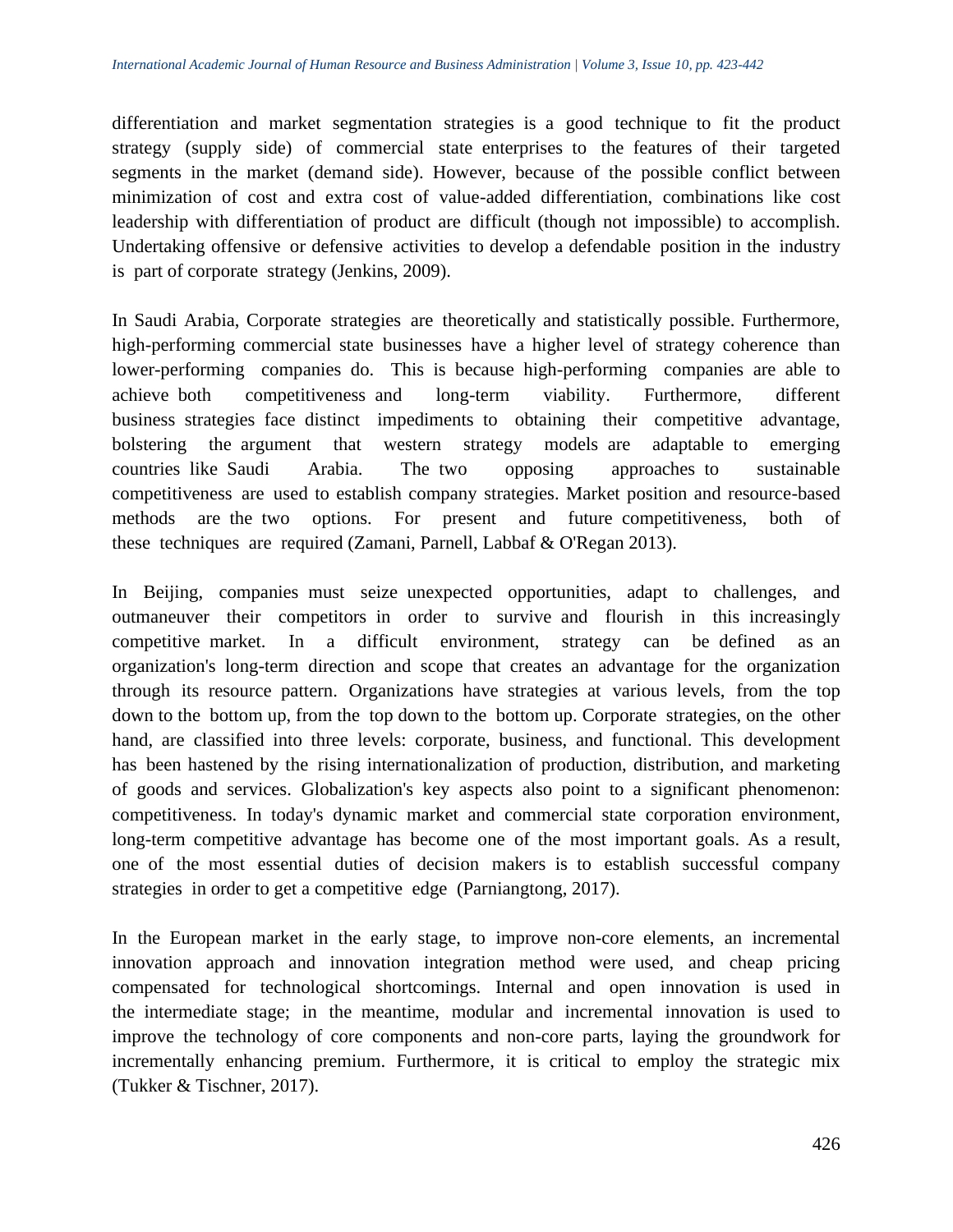The government is increasingly required to collect a large amount of revenue in the form of taxes in order to meet the country's rising financial expenditures. Automated technologies have been shown to boost revenue collections by adding huge efficiencies to company procedures. The application of technical solutions to government strategic goals is a critical step in transforming government into an organization that can keep up with today's modern needs, requirements, and expectations. Within the tax reform proposals, the challenge of public revenue collection should be broadly conceived. A fundamental step in converting government into an organization that may tolerate the desires, requirements, and prospects of present modern world is to apply technological solutions to strategic goals for government (Gideon & Alouis, 2013).

Organizations in the African continent are involved in development of corporate strategies where managers are concerned with harmonizing the organization's current state with resource allocation. In Rwanda, commercial state companies are confronted with numerous obstacles in a variety of sectors of operation, owing mostly to fierce rivalry and a lack of change, or the failure to implement reform if it has been brought at all. Rapid environmental change, competition for innovative products and services, shifting demand for customer and investor, and globalization is now the norm for businesses. Commercial state corporations must constantly improve their performance in order to compete effectively by lowering prices, improving quality, and differentiating their products and services. Designing strategic change management methods to diagnose a firm's strategic needs, which are necessary to implement a corporate strategy and achieve operational goals, could provide a sustained competitive advantage from the firm's human capital (Ndahiro, Shukla  $\&$  Oduor, 2015).

In Nigeria, the current business environment is marked by intense competitiveness, dynamism, and technological sophistication. This is especially difficult for organizational managers, who must devise and execute strategies that would influence them to reach and maintain better levels of performance. As a result, corporate strategies play a critical role as firms strive for industry leadership. Nigeria's commercial state enterprises operate in a tough economic environment characterized by fierce rivalry. As a result, executives are increasingly looking for strategic ways to achieve, improve, and maintain organizational performance and competitive advantage. The development and implementation of strategy must be viewed as critical elements in the management of commercial state businesses. This is because strategy specifies the path in which business executives wish to proceed in order to attain their objectives (Uchegbulam  $&$  Akinyele, 2015).

In Ethiopia, for decades, tax contribution to GDP has been quite low, and this needs to change. On the other hand, the Ethiopian government is dedicated to eradicating poverty and ensuring long-term development, and it will be impossible to fulfill this aim without adequate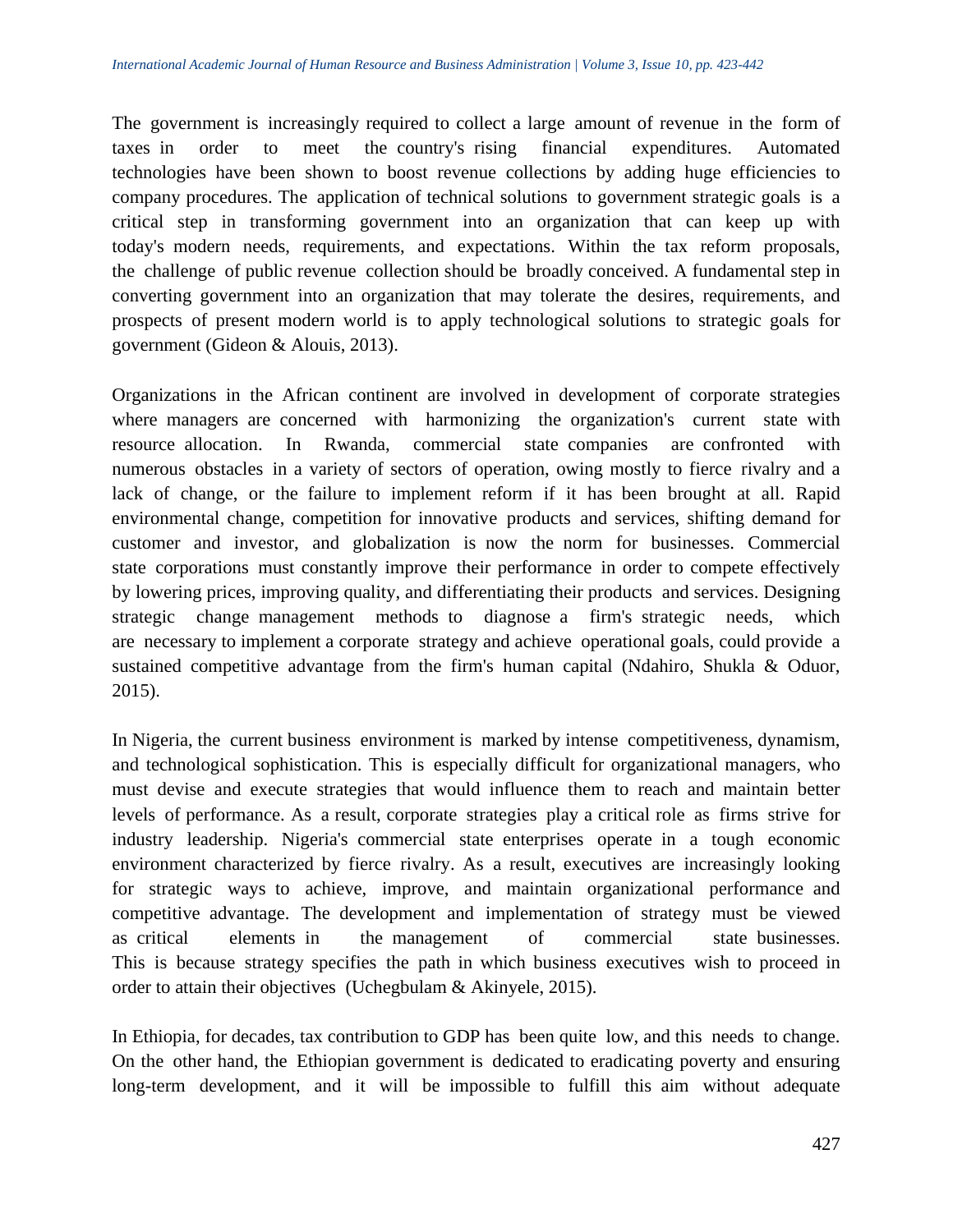revenue to fund at least the government's budget. The sum of all existing best practices at any given time, or the most value that a company can provide at a given cost employing the best available technology, skills, management strategies, and acquired inputs, is the state of best practice. As a result, when a company improves the efficiency of its operations, it draws closer to best practices. As new technology and management approaches are developed, as well as fresh inputs become accessible, the state of best practice continues to rise. Managers must use approaches such as continuous improvement, empowerment, and learning organization, among others, to stay up with changes in best practices. Despite the fact that organizations improve on numerous dimensions of performance at the same time as they advance toward best practices, the majority of them fail to compete successfully based on operational effectiveness over time. This is due to competitors' ability to quickly duplicate best practices such as management strategies, new technology, and input enhancements (Parniangtong, 2017).

In Tanzania, strategy is based on the firm's available and required resources, skills and competency, culture and values. Desirability refers to if the strategy is in a position to meet the goals of commercial state businesses in terms of anticipated earnings, synergies, risk levels, and stakeholder demands and expectations. Feasibility refers to whether a strategy is practicable in terms of the changes that would be needed, its capability to meet important success elements, and the demands that this will have on an organization. An organization's strategy entails combining its corporate goals with its available resources. An organization's strategy entails combining its corporate goals with its available resources. Managers are concerned with harmonizing the organization's business with resource allocation during strategy creation. This procedure is concerned with an organization's general purposes, whether they are part of the grand plan, general aims, or a strategy to ensure the company in business (Kasimila, 2013).

Due to the impact on the functioning of commercial state firms, corporate strategies are an important part of fiscal policy and administration in every economy. Every organization's fuel, as well as an instrument for ensuring performance, is it. According to research, it is incongruent for county governments to rely solely on the federal government for funding to start or maintain initiatives with a local impact. Investing in contemporary technologies such as the Integrated Financial Management Information System (IFMIS) is to modernize the public system to get information sharing and integration in order to improve the system's efficiency and effectiveness (Mutisya, 2014). Alternative strategies for improving performance in commercial state corporations include implementing revenue targets quarterly and annually, metrics for performance appraisal, education to the public through forums for taxpayer education, data services and the establishment of a MIS department (Kondo, 2015). In the management of resources by commercial state corporations, there is need to designate points for efficiency and convenience.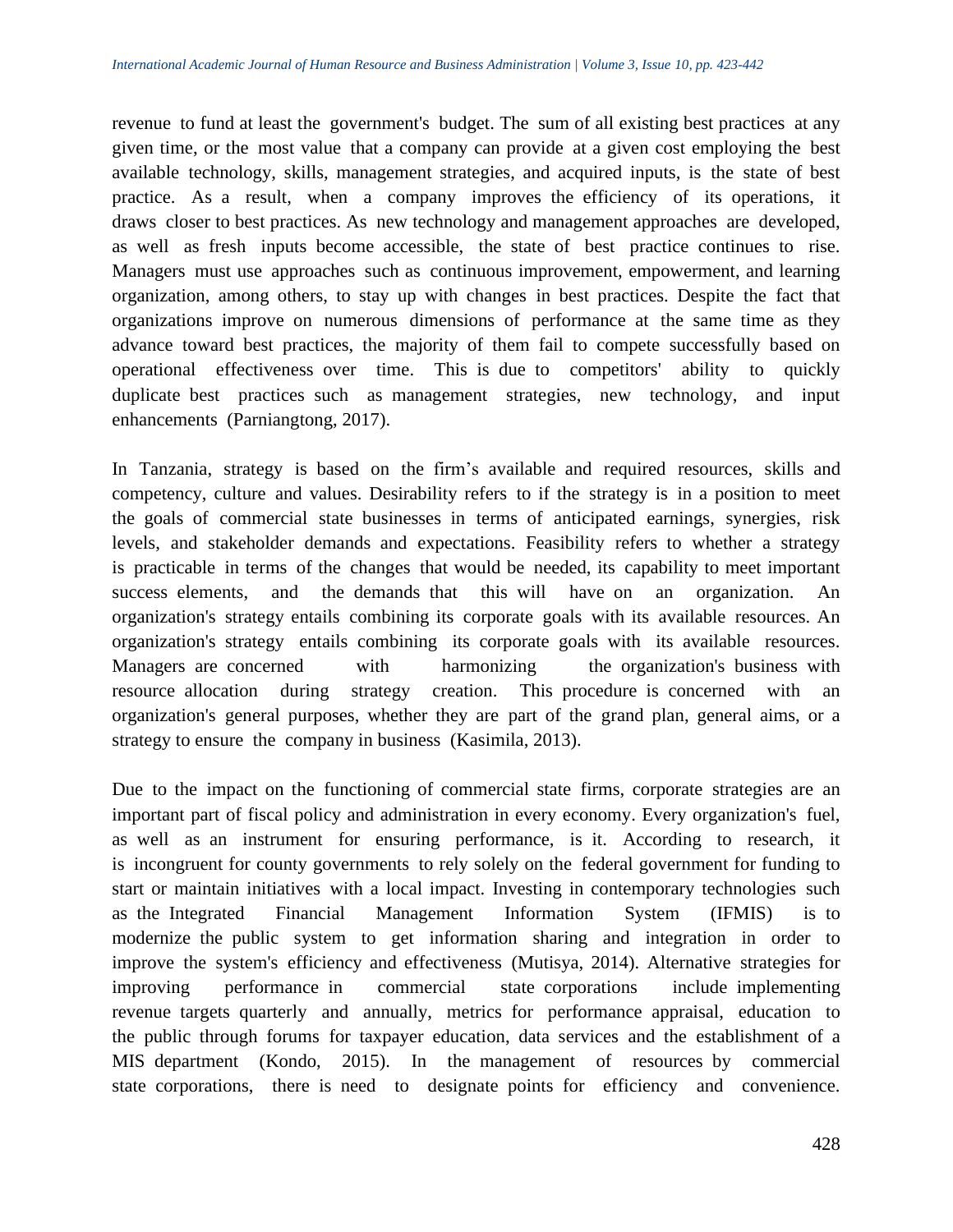Furthermore, losses due to tax evasion and corruption must be decreased by enforcing stricter penalties. Metrics are needed to improve compliance and to enhance the accountability (Savitz, 2013).

Otieno et al. (2013) postulate that investment in corporate strategies is critical for state-owned enterprises. This is because computerized Information Systems improve performance. Computerization of a company's operations improves efficiency, management integrity, and the availability of clear records, among other things. Kenyan commercial state enterprises must rethink their strategies and pursue additional reforms in order to fully realize their potential in an inelastic economy (Ochieng, Wawire, Manyasa & Thuku, 2014).

#### **Commercial State Corporations in Kenya**

The State Corporations Act, Chapter 446 of the Kenyan Laws, governs state corporations in Kenya. The parastatals are founded by an Act of Parliament and a presidential order to establish corporations to execute certain functions in the economy of the country. Commercial/manufacturing, public universities, regional, regional development authorities, training and research, regulatory activities, tertiary education, training education/training state and financial corporations are examples of parastatals that have been established to meet commercial and social functions (Parastatals Report, 2013).

State corporations are government institutions formed for attainment of several objectives like to correction of market failure, exploitation of political and social goals, spreading the income and development in marginal areas and provision of education and health. They are government state corporations that generate earnings and may self-sufficiently manage their financial duties. Apart from the contribution of the commercial state corporations in the Kenyan economy, they have continued to underperform due to the high economic changes and poor perception from the citizens towards the products and service (Vision 2030).

According to State Corporation Advisory Committee (2018), there are 33 commercial state corporations in Kenya. Very few of them have the pre-requisite strategic responses that are necessary for sustainability. This is explained by the huge amount of costs involved in setting up strong systems besides the skill gap in the labor market. It is only through proper implementation of the corporate strategies that will ensure sustainability of commercial state corporations can be enhanced (Kimeo & Achuora, 2021).

#### **Statement of the Problem**

Through the provision of public services, commercial state corporations play a significant role in most economies. They have a wide range of responsibilities, from manufacturing to service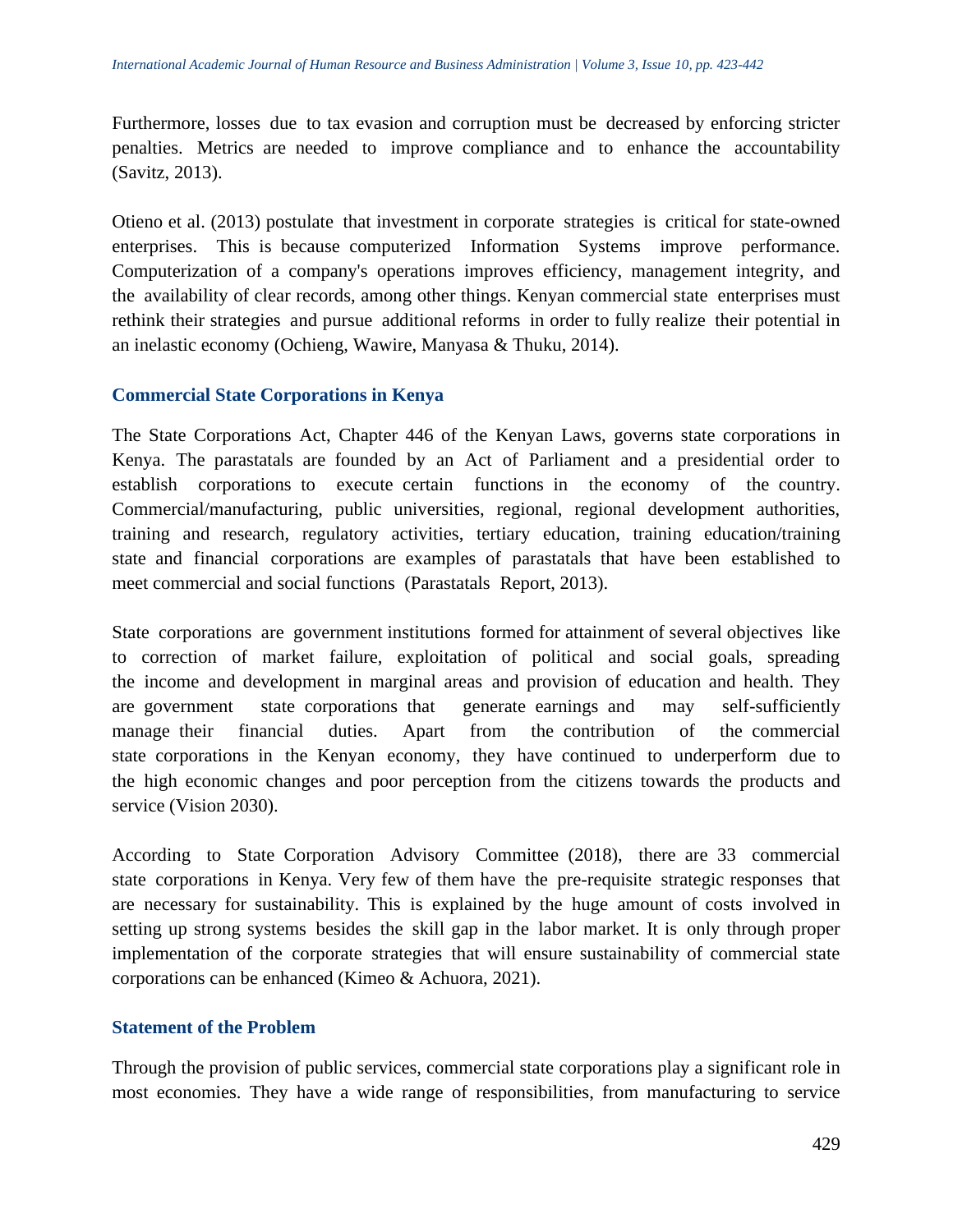providing, environmental protection to education and training, research, and maritime (Presidential Taskforce on Parastatal Reforms Report,  $2014$ ). As a result, they are anticipated to meet industry's needs, create stable employment, and increase public participation. The performance of the commercial State Corporation, on the other hand, has been varied, with remarkable achievements as well as substantial failures (Republic of Kenya, 2013). Despite these significant socioeconomic achievements, ineffectiveness and providing substandard products and services (Kim  $\&$  Mauborgne, 2014) plague the majority of Kenya's commercial state businesses.

A report by The Presidential Taskforce on Parastatal Reforms (2013) indicated that from one hundred and thirty  $(130)$  reports scrutinized by the Auditor General, only twentythree  $(23)$  State Corporations were viable. The report released by the Government for  $2011/2012$ , 11 commercial State Corporations incurred losses in comparison with 12 in  $2010/2011$  and 16 in the period  $2009/2010$ . The loss accounts for 21%, 23% and 31% respectively for commercial entities possessed by the Government. For the past four years, Kenya's public debt has been the country's most pressing fiscal concern. Not only has the debt-to-GDP ratio skyrocketed, but there have also been serious questions about the complexities of the loan agreements.

Strategic management options such as diversification, product development, strategic alliances and integration have been utilized successfully by poorly performing organizations in order to prepare for coming challenges and hence enhance performance in the end. Strategic management examines why some companies succeed while others fail, as well as the factors that contribute to a company's success or failure (Kimaiyo, 2018). Firms operate in a dynamic and tumultuous business environment, with regular and rapid changes that can leave previous plans obsolete (Wanyeri & Moronge, 2018). The high competitive business environment has pressed businesses to their limits, necessitating the adoption of strategic management techniques that support strategies, choices, and actions that would improve the performance of the organization and archive profitability, success, and wealth creation. The corporate strategies are chosen about the firms' capabilities, competencies and to balance with the changes in the external environment with aggressiveness and ensure sustainability in a competitive environment (Chepkosgei, Mwangi  $\&$ Kinyua, 2020).

Various studies have been conducted on corporate strategies. They include: Kimaiyo (2018) investigated the strategic reactions of Kenyan Commercial State Corporations to alterations in the external environment and frim performance. Wanyeri and Moronge (2018) investigated the effect of strategic management alternatives on commercial state firms' outcomes in Kenya. Chepkosgei, Mwangi, and Kinyua (2020) investigated the impact of strategic communication on financial and commercial state firms' performance in Kenya. The link between corporate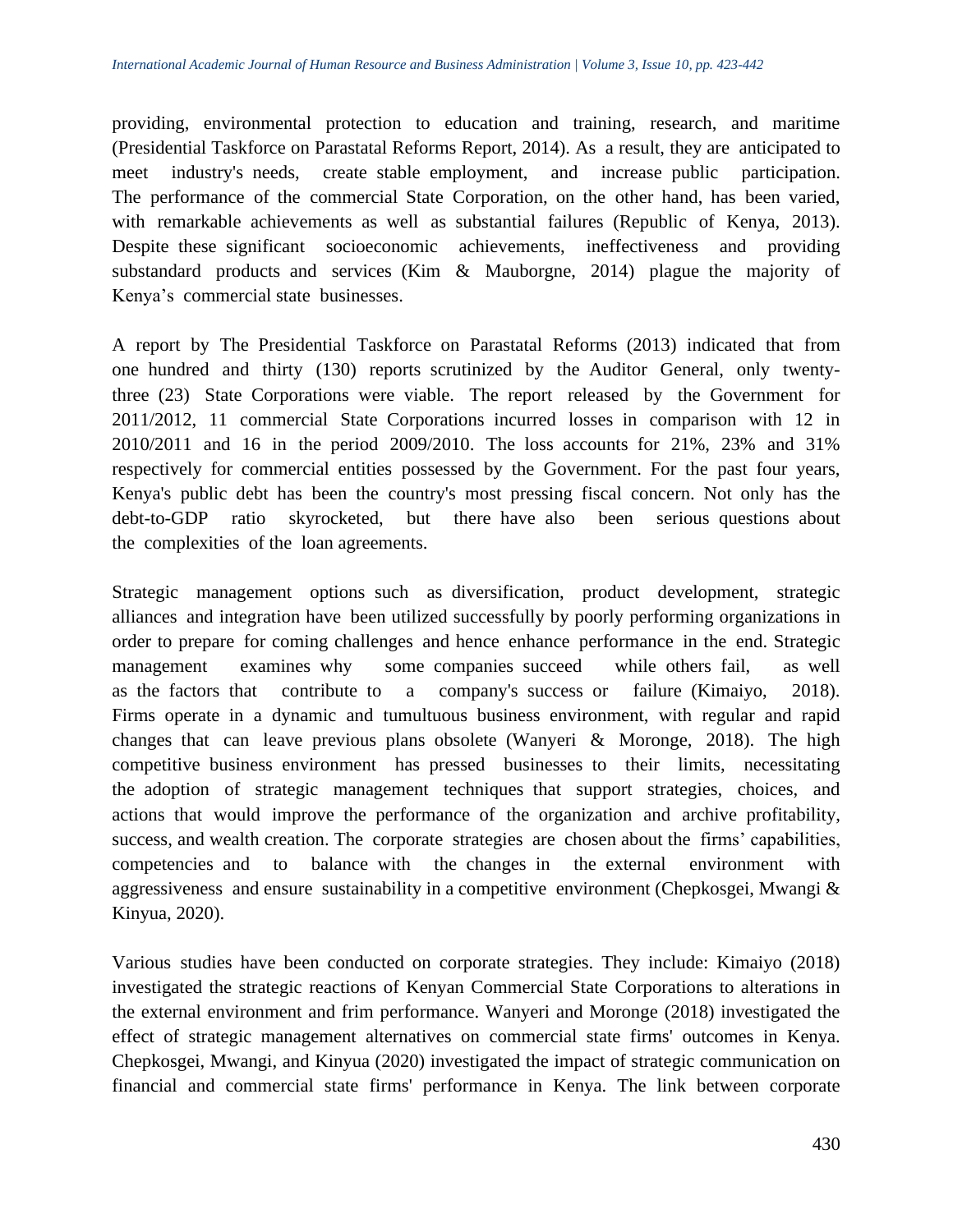strategies and business performance was the subject of Arasa and Gathinji (2014): A case study of Kenyan mobile telecommunications firms. These prior studies have not focused on the effect of corporate strategies on performance of Commercial State Corporations. However, this study focused on the effect of corporate strategies on performance of Commercial State Corporations in Kenya.

## **Objectives of Research**

The objective of the study was to establish the effect of corporate strategies on performance of commercial state corporations in Kenya. The study was guided by the following objectives;

- i. To establish the effect of diversification strategy on performance of Commercial State Corporations in Kenya.
- ii. To analyze the effect of product development strategy on performance of Commercial State Corporations in Kenya.
- iii. To evaluate the effect of strategic alliances on performance of Commercial State Corporations in Kenya.
- iv. To assess the effect of integration strategy on performance of Commercial State Corporations in Kenya.

# **THEORETICAL FRAMEWORK**

This section looks at the study theoretical underpinning. The research will specifically review the institutional theory, revenue diversification theory, resource based theory and Dynamics capabilities theory.

#### **Institutional Theory**

John Meyer and Brian Rowan introduced this theory in the late 1970s. Meyer, Rowan, Powell and DiMaggio (1991) are the institutional theorists who believe that the institutional context, often more so than market constraints, can have a critical effect on the establishment of formal structures in an organization. The institutional theory approach's core principles and premises give important guidance for studying organization-environment linkages, with a focus on social conventions, expectations, norms, and values as bases of organizational pressure. Instead of efficiency or effectiveness as the fundamental firm goal, this idea is based on the concept of legitimacy. Regulatory structures, social values, governmental agencies, rules, laws, court, public opinion, experts and interest groups are all examples of institutions that make up the environment. The assumption of this theory is that a company conforms to its surroundings. However, there are several fundamental characteristics of frim environments and undertakings that institutional theory does not fully address, making the method problematic for properly comprehending credit reference bureaus and their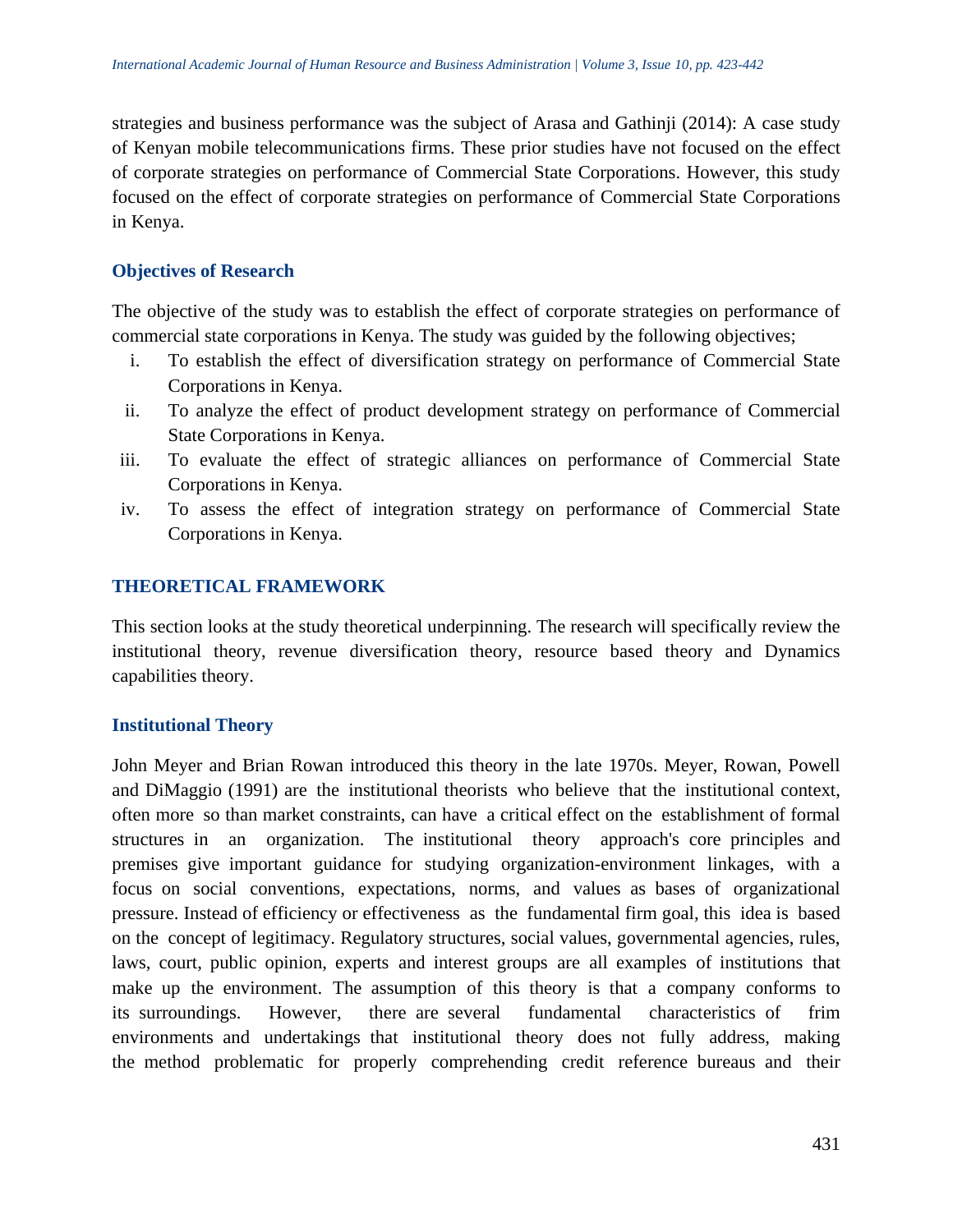surroundings: the firm's reliance on external resources and being able to adapt to or change its surroundings (Martins  $&$  Martins, 2012).

In the environment, innovative structures that promote technological efficiency in earlyadopter companies are legitimized. Finally, these innovations gain legitimacy to the point that failing to accept them is viewed as "irrational and careless" (or they change to legal mandates). Even if the structural shape does not improve efficiency, new and existing businesses will embrace it at this point. This theory is significant to this research because it explains the organization's environment, which includes regulatory structures, social values, governmental agencies, rules, courts, laws, professional, public opinion, professional norms and interest groups. Therefore, this theory gives a background on understanding strategic alliances.

# **Revenue Diversification Theory (RDT)**

Economist Harry Markowitz developed this theory in the 1950s; According to Bernelot (2013), revenue diversification, or an equitable balance of numerous income sources in a nonprofit organization's revenue portfolio, usually leads to enhanced financial stability. The revenue diversification approach, which is based on finance MPT, would be used as the second possible strategy for revenue for county governments in this study. The revenue diversification theory, according to Bernelot  $(2013)$ , examines if a more varied, well-balanced revenue portfolios improve stability financially for a county by lowering volatility of revenue. The tactics used to increase revenue have a good impact on finances. Revenue collection performance has been proven to be improved by commercial and marketoriented revenue tactics.

Revenue comes from a variety of sources, and nonprofit organizations' revenue portfolios must have an equitable balance of numerous income sources, which usually leads to enhanced financial stability. The use of many revenue streams ensures the predictability and stability of revenue sources in public finance. It also implies that no single source of funding has dominance or is depended on to the exclusion of other sources of finance. This ensures that service delivery in the public sector is consistent due to steady revenue flow. Thus, this theory of diversification helps in explaining the variable of diversification in this study.

#### **Resource Based Theory**

Wernerfelt, (1984), propounded the resource-based theory of the firm. The resource-based view (RBV) is an economic method for determining a company's strategic resources. The RBV's key idea is that a firm's competitive edge is principally based on the deployment of the bundle of valued resources at its disposal (Wernerfelt, 1984). To turn a short-term competitive edge into a long-term competitive edge, these resources must be heterogeneous and not completely movable (Peteraf, 1993). This effectively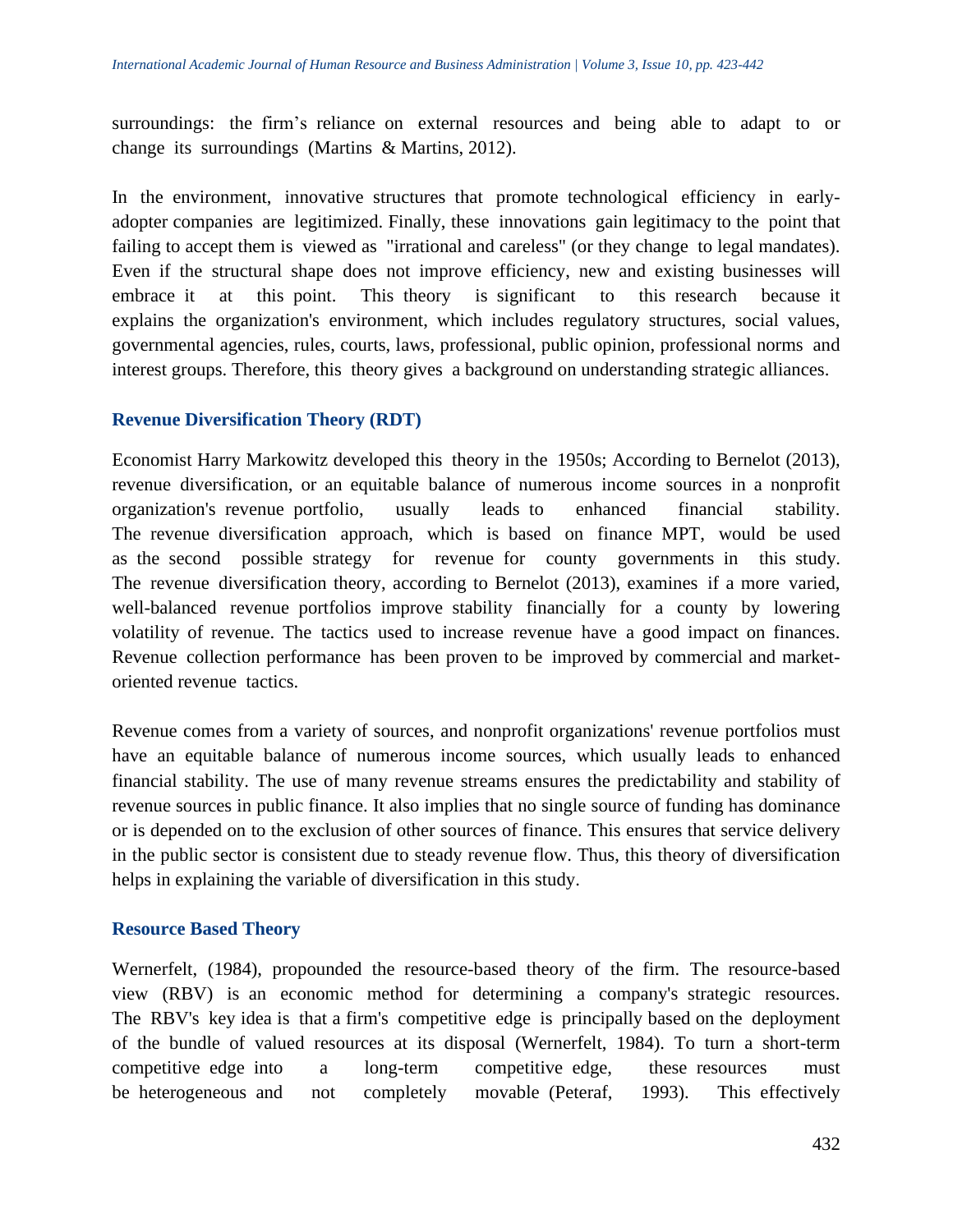changes valuable resources into resources that is neither perfectly imitable nor substitutable without a significant amount of work. If these circumstances hold, the resources of the firm will be able to help it maintain above-average returns.

The current prevalent approach of corporate strategy, RBV of businesses (RBV), is based on economic rent concept and the organization view as a group of skills. This approach to strategy has a coherence and integrative role that puts it ahead of other approaches to strategic decision-making. Traditional strategy models, like Michael Porter's five forces model, concentrate on the organization's external competitive environment. The majority of them do not attempt to explore inside the business. The resource-based perspective, on the other hand, emphasizes the importance of a match between a company's external market setting and its internal capabilities (Liu, 2020).

The RBV, in contrast to the Input/output Model (I/O model), is based on the belief that the internal environment of the firm, in terms of capabilities, and resources is so important than the external environment in determining strategic action. The RBV indicates that a company's unique capabilities and resources give the basis for a strategy, rather than emphasizing on the resources accumulation required to execute the strategy imposed by situations and restrictions in the external environment (I/O model). The chosen business plan ought to allow the company to best uses its main skills in relation to external chances (Peteraf, 1993).

Organizations want to keep their unique product (competitive advantage) and will fill resource and capability deficiencies in the most cost-effective way possible. The resourcebased approach makes it simpler to justify cataloguing outsourcing since it highlights that costeffective solutions are required for certain of the major tasks in order to achieve the organization's core goal (provide organized access to resources). As a result, this theory will aid in explaining the impact of integration on the performance of Kenya's Commercial State Corporations.

#### **Dynamic Capabilities (DCs) Theory**

Teece, Pisano and Shuen developed this theory in 1997. The dynamic capacities hypothesis highlights a company's ability to incorporate, expand, and renew its internal capacity in response to difficulties posed by quickly varying business surroundings (Teece et al., 1997). DCs, according to the above description, promote continual alteration and the conformation of a firm's productive resources to better adapt to its surrounding.

The literature implies that managing of diverse competitive businesses invests in the process of development for survival in specific dynamic situations (Schilke, 2014; Takahashi, Bulgacov & Giacomini, 2017). Steady product development practices (PDPs) and introduction of product necessitate a wide range of actions that are the influencers behind a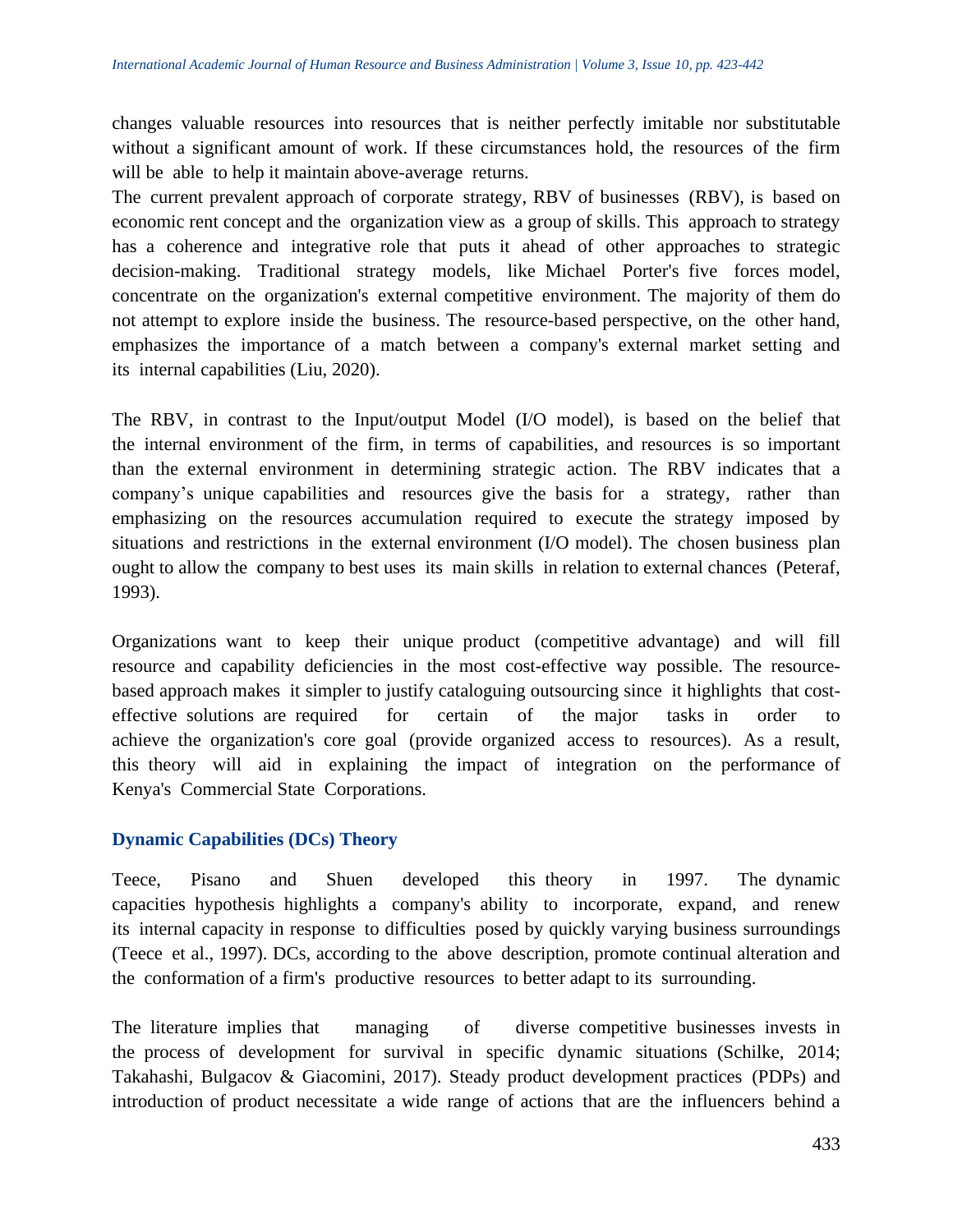firm's routines and competitors' tactics, assuring environmental adaption in a number of industries (Battisti & Christofi, 2021). The DC theory serves as the foundation for this study on commercial state companies' product development methods, as it explains how commercial state corporations build and integrate capabilities, assets and resources for novel product creation in reaction to changing business requirements.

# **RESEARCH METHODOLOGY**

The study adopted a descriptive research design. A descriptive design aims to determine how frequently something occurs or what the link between variables is (Polit & Beck, 2013). As a result, this strategy is appropriate for this study, which aims to collect thorough data through descriptions that will aid in the identification of factors. Based on recommendations of Newman and Gough (2020) in describing the unit of analysis for the study, the target population was the 33 commercial state corporations in Nairobi. The unit of observation was therefore comprise of 492 management employees in the Commercial State Corporations. Stratified random sampling technique was utilized to select the sample. Snyder (2019) claims that stratified proportionate random sampling produces more precise estimates of general population parameters and assures that a more representative sample is drawn from a relatively homogeneous population. The population was divided into strata based on their level of management in the study. The study picked 216 respondents from each strata using stratified random sampling.

Self-administered questionnaires collected primary data. The tool includes both open-ended and closed-ended questions. The open-ended questions encouraged the responder to provide an in-depth and felt response without feeling constricted in illuminating any information, whereas the closed ended questions allowed the respondent to respond from a limited range of options. This study also analyzed secondary data to investigate performance of Commercial State Corporations in Kenya. Secondary data involved the collection and analysis of published material and information from sources such as annual reports, published data on company websites, research centers and libraries. This study collected annual data on market shares, customer satisfaction index, cost of investment, and net investment gain of the commercial state corporations. This data complemented the primary data collected to ensure that there were no research gaps.

The Statistical Package for Social Sciences (SPSS Version 25) was used to analyze the data. All of the completed questionnaires were referenced, and the items in the questionnaire were coded to make data input easier. For all quantitative variables and information provided in tables, descriptive statistics such as frequencies, percentages, mean score, and standard deviation were computed after data cleaning, which includes checking for entry errors. Content analysis was used to assess the qualitative data from the open-ended questions. The link between the predictor and response variables was established using inferential statistics such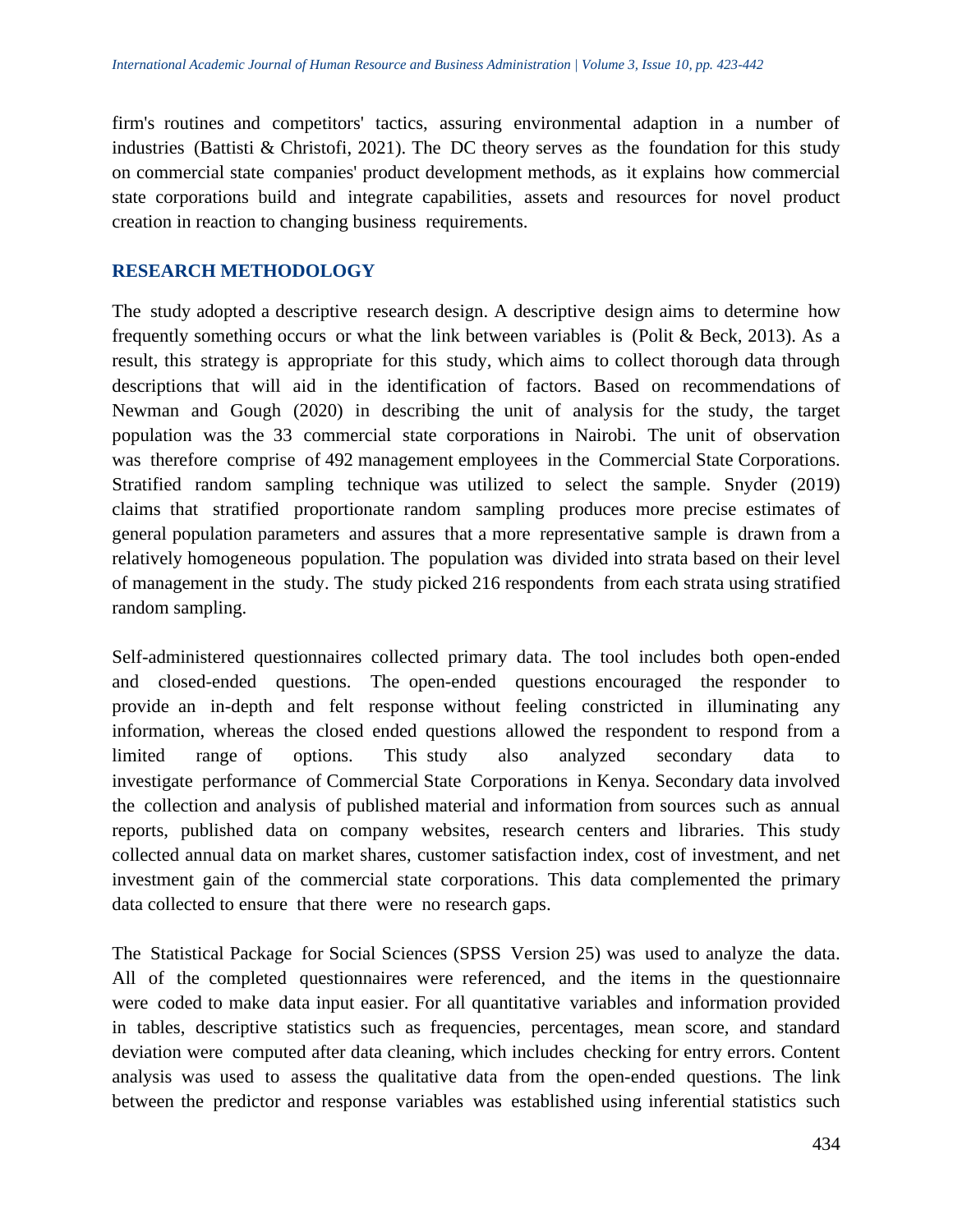as Pearson's product moment correlation and multiple regression analysis. The data was analyzed using multiple regressions analysis to determine the impact of company strategies on performance. Since there were four predictor variables in this study the multiple regression model generally assumed the following equation;

# $Y = \beta_0 + \beta_1 X_1 + \beta_2 X_2 + \beta_3 X_3 + \beta_4 X_4 + \epsilon$

Where: - Y= performance of Commercial State Corporations in Kenya

Bo=constant  $\beta_1$ ,  $\beta_2$ ,  $\beta_3$ ,  $\beta_4$  = beta coefficients  $X_1 = Diversification$  $X_2$ = New product development  $X_3$ = Strategic alliances  $X_4$ = Integration  $E=Error$  Term

#### **RESEARCH FINDINGS**

#### **Pearson Correlation Analysis**

According to Ward  $(2013)$ , correlation technique was used to analyse the degree of association between two variables. Pearson correlation coefficient was used to determine the strength and the direction of the relationship between the dependent variable and the independent variable. The analysis using Pearson's product moment correlation was based on the assumption that the data is normally distributed and because the variables are continuous.

**Table 1: Correlation Matrix** 

|                     |                            | corporations<br>ัธ<br>commercial<br>Performan<br>state | Diversification | development<br>Product | alliances<br>Strategic | Integration |
|---------------------|----------------------------|--------------------------------------------------------|-----------------|------------------------|------------------------|-------------|
| Performance of      | <b>Pearson Correlation</b> |                                                        |                 |                        |                        |             |
| commercial          | Sig. (2-tailed)            |                                                        |                 |                        |                        |             |
| state corporations  |                            |                                                        |                 |                        |                        |             |
| Diversification     | <b>Pearson Correlation</b> | .646                                                   |                 |                        |                        |             |
|                     | Sig. (2-tailed)            | .023                                                   |                 |                        |                        |             |
| Product             | <b>Pearson Correlation</b> | .744                                                   | .513            |                        |                        |             |
| development         | Sig. (2-tailed)            | .027                                                   | .026            |                        |                        |             |
| Strategic alliances | <b>Pearson Correlation</b> | .522                                                   | .423            | .0.327                 |                        |             |
|                     | Sig. (2-tailed)            | .028                                                   | .012            | .018                   |                        |             |
| Integration         | <b>Pearson Correlation</b> | .734                                                   | .533            | .520                   | .431                   |             |
|                     | $Sig. (2-tailed)$          | .042                                                   | .009            | .002                   | .014                   |             |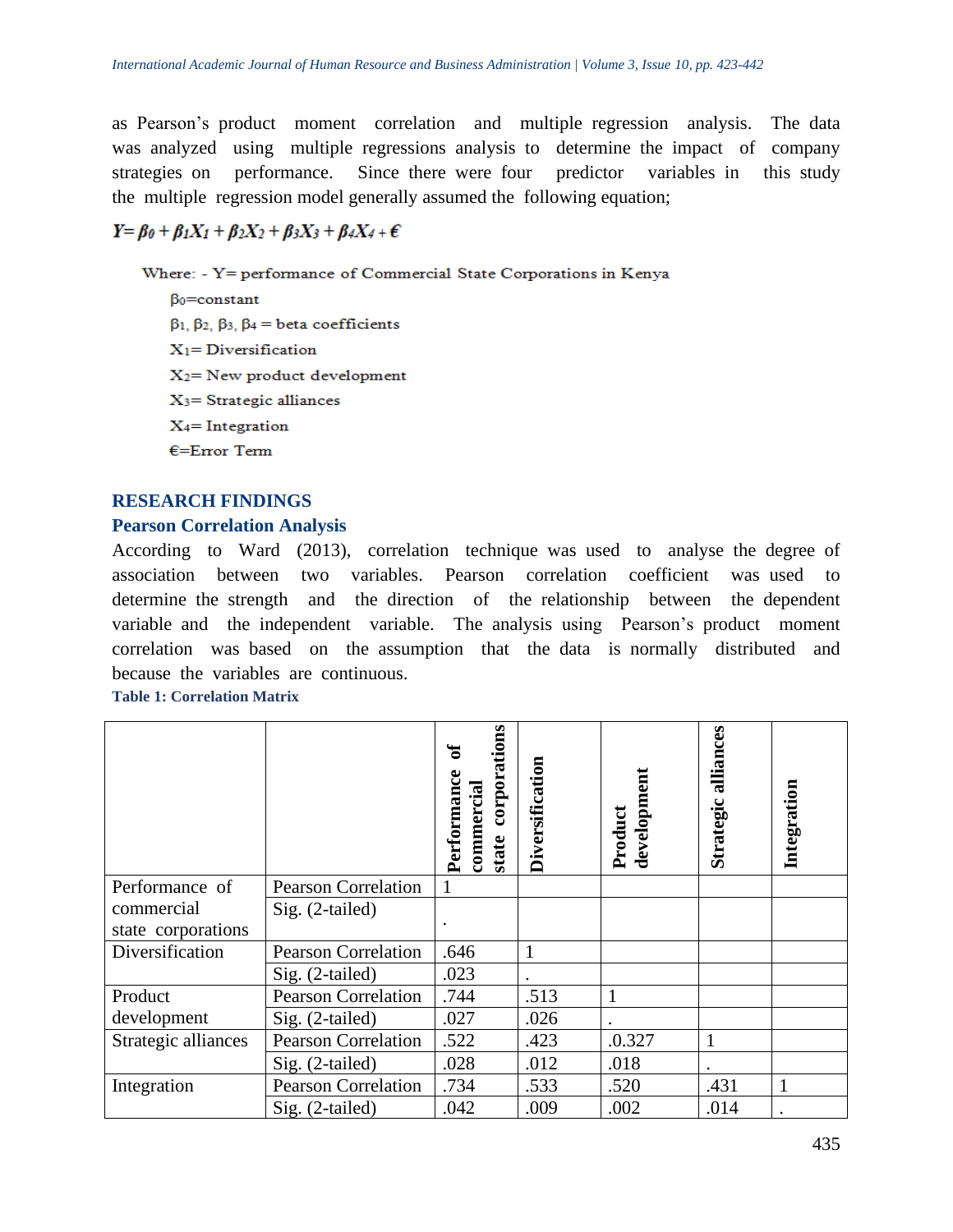The study computed the constructs into single variables per factor by obtaining the averages of diversification, product development, strategic alliances and integration. Pearson's correlations analysis was then conducted at 95% confidence interval and 5% confidence level 2-tailed. The table above indicates the correlation matrix between the corporate strategies (diversification, product development, strategic alliances and integration) and performance of commercial state corporations in Kenya.

As per the table there is a positive relationship between performance of commercial state corporations in Kenya and diversification as shown by coefficient of 0.646, a positive relationship between performance of commercial state corporations in Kenya and product development as shown by coefficient of  $0.744$ , a positive relationship between performance of commercial state corporations in Kenya and strategic alliances as expressed by coefficient of  $0.522$  and a positive relationship between performance of commercial state corporations in Kenya and integration as illustrated by a coefficient of 0.734. This shows all variable were significant in determining the performance of commercial state corporations in Kenya.

#### **Regression Analysis**

Regression analysis provides an explanation on how the dependent variable is affected by the independent variables.

| <b>Model</b> | <b>R</b> Square |  | <b>Adjusted R Square</b> | <b>Std. Error of the Estimate</b> |  |  |
|--------------|-----------------|--|--------------------------|-----------------------------------|--|--|
|              | 0.879           |  | 0.728                    | ) 195                             |  |  |

#### **Table 2: Model Summary**

Table 2 shows how the model equation is fit for the study data. The value of the adjusted  $R^2$ was 0.728 showing that 72.8% of the performance of commercial state corporations in Kenya is explained by product development, diversification, and strategic alliances and integration which leave  $27.2\%$  of the performance unexplained. It is prudent that other scholars conduct related research to establish the other factors affecting performance of commercial state corporations in Kenya. **Table 3: ANOVA Results**

| <b>Model</b> |            | <b>Sum of Squares</b> | Df  | <b>Mean Square</b> |        | Sig. |
|--------------|------------|-----------------------|-----|--------------------|--------|------|
|              | Regression | ،14،                  |     | 1.535              | 65.39' | 000  |
|              | Residual   | 3.733                 | .59 | $0.023\,$          |        |      |
|              | Total      | 9.874                 | 163 |                    |        |      |

The obtained value of 0.000 is proof that the regression model was significant in providing an explanation on how product development, diversification, strategic alliances and integration affected performance of commercial state corporations in Kenya. The F calculated was higher than the F critical at  $65.391$ compared to the F critical value of 2.417 showing that this model was significant.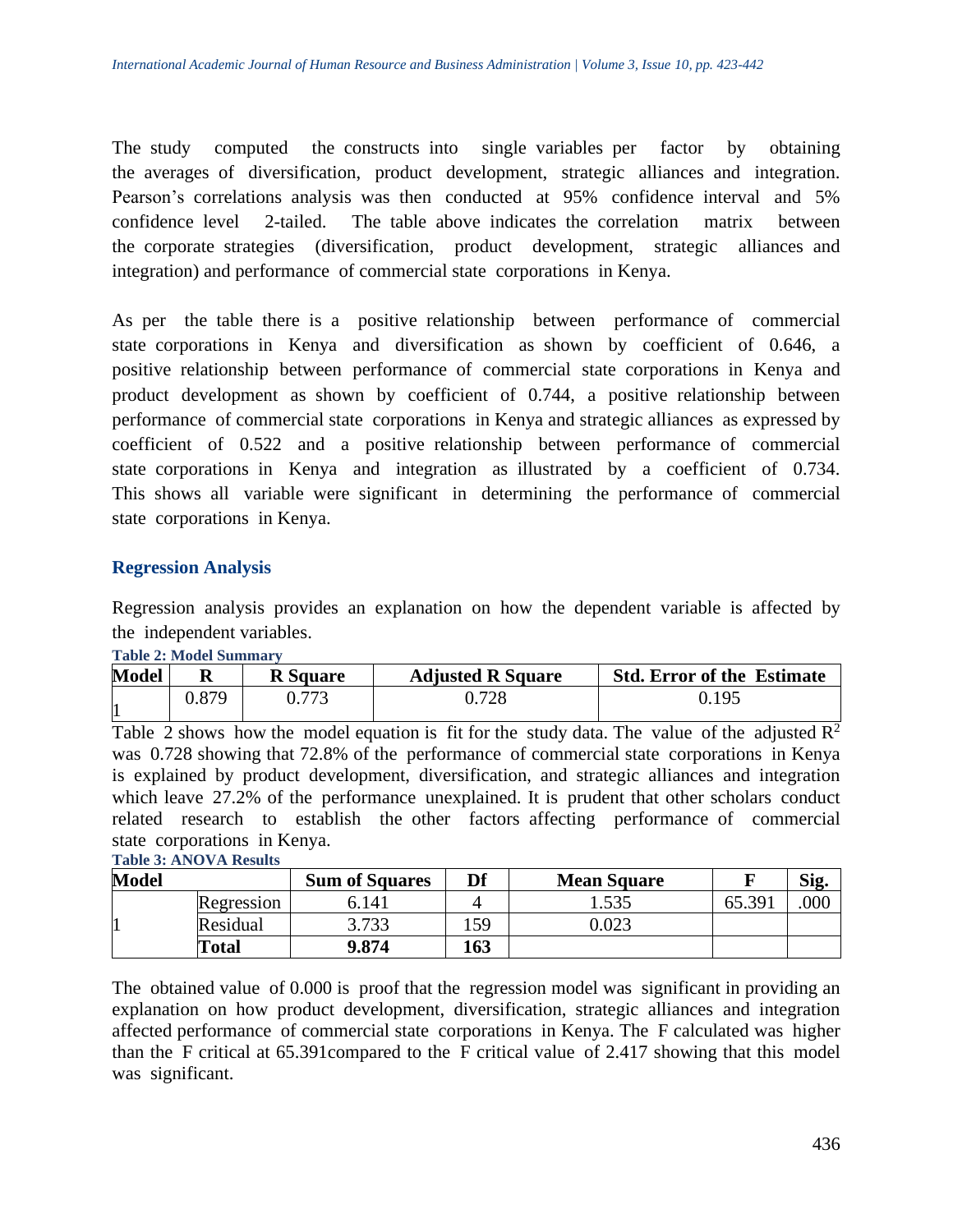|                     | <b>Unstandardized</b><br><b>Coefficients</b> |                   | <b>Standardized</b><br><b>Coefficients</b> |       | Sig.  |
|---------------------|----------------------------------------------|-------------------|--------------------------------------------|-------|-------|
|                     | B                                            | <b>Std. Error</b> | <b>Beta</b>                                |       |       |
| (Constant)          | 0.854                                        | 0.143             |                                            | 5.972 | 0.000 |
| Diversification     | 0.608                                        | 0.196             | 0.678                                      | 3.102 | 0.003 |
| Product development | 0.786                                        | 0.354             | 0.634                                      | 6.956 | 0.030 |
| Strategic alliances | 0.907                                        | 0.148             | 0.786                                      | 6.507 | 0.000 |
| Integration         | 0.683                                        | 0.213             | 0.498                                      | 4.216 | 0.002 |

**Table 4: Regression Coefficients**

The established model for the study was:

 $Y = 0.854 + 0.608 X_1 + 0.786 X_2 + 0.907 X_3 + 0.683 X_4$ 

According to the regression model results with all factors considered (diversification, strategic alliances, integration and product development) constant at zero, performance of commercial state corporations in Kenya was 0.854. The outcomes also show that when other factors are held constant a single unit increase in diversification increases the performance of commercial state corporations in Kenya by 0.608. This concurs with Christensen (2013) who indicated that diversification is thought to increase economic benefits by more effectively utilizing organizational resources across numerous markets.

The outcomes also show that when other factors are held constant a single unit increase in product development increases the performance of commercial state corporations in Kenya by 0.786. This is similar to Christensen  $(2013)$  who investigated the impact of product development on firm performance and established that organizations must invest extensively in market research programs in order to detect changes in consumer needs as a product's useful life develops.

Further, the outcomes also show that when other factors are held constant a single unit increase in strategic alliances increases the performance of commercial state corporations in Kenya by 0.907. This contrasts with Muthoka and Oduor  $(2014)$  who reviewed the impact of strategic alliances on organizational performance in Kenyan supermarkets and revealed a considerable negative association between technology strategic alliances and performance.

Further, the outcomes also show that when other factors are held constant a single unit increase in integration increases the performance of commercial state corporations in Kenya by 0.683. This agrees with Mutisya  $(2014)$  who investigated the effects of an integrated system in Machakos County, and the obstacles to its execution and discovered that using an integrated revenue collection system had a beneficial impact on revenue collection.

Overall, strategic alliances had the most notable and highest impact on performance of commercial state corporations in Kenya, followed by product development, and then integration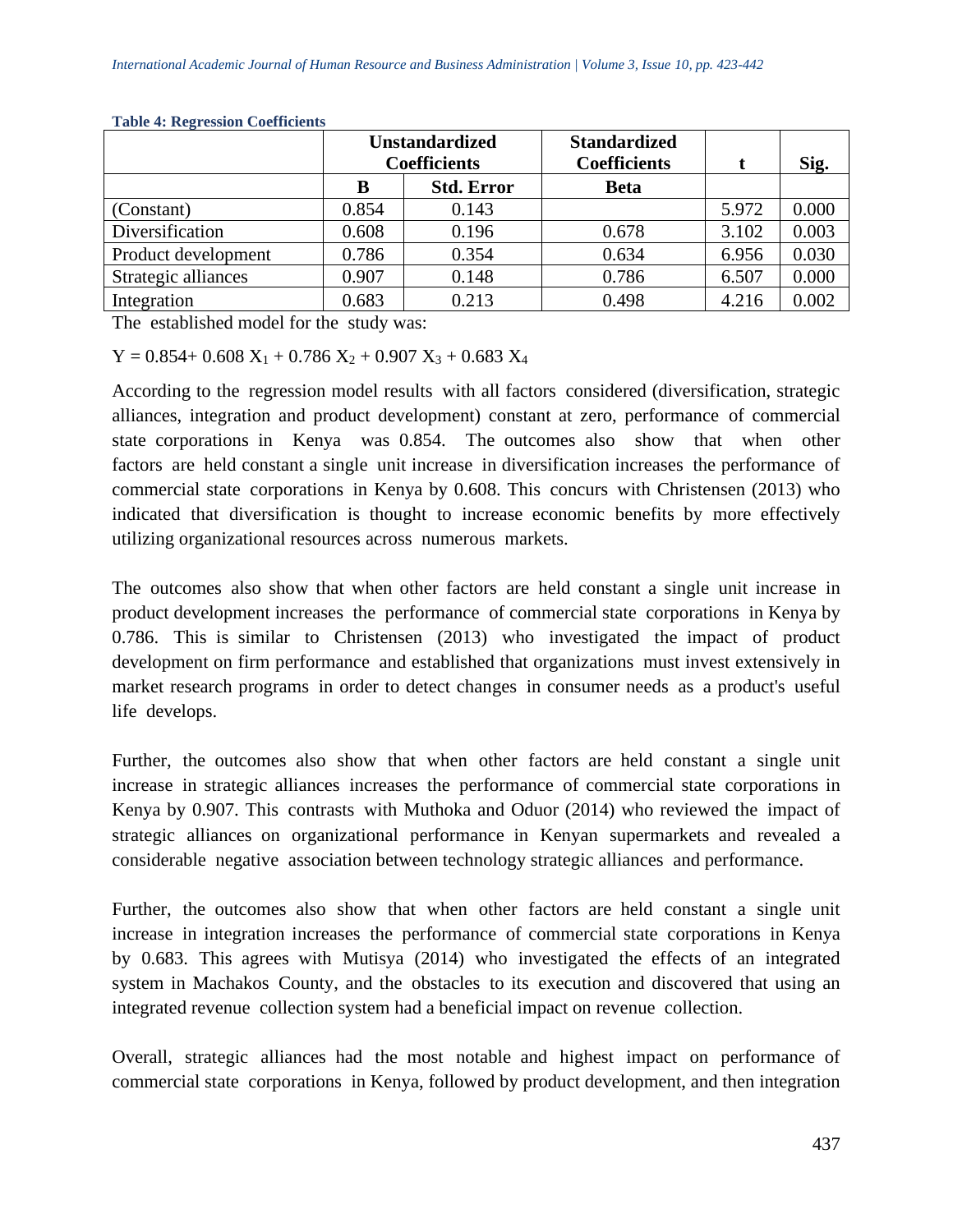while diversification had the least impact on the performance of commercial state corporations in Kenya in Kenya. All the study variables were significant ( $p<0.05$ ).

#### **Conclusion**

The study concluded that there is a positive and significant relationship between performance of commercial state corporations in Kenya and diversification. The study concluded that there is a major boost in the revenues to these corporations from the introduction of new unrelated products by utilization of the existing technological capacity. The expansion of geographical markets to other regions and countries has also had its own impact on the performance of the featured corporations.

The study concluded that there is a positive relationship between performance of commercial state corporations in Kenya and product development. The study concluded that the commercial state corporations' range of products should be of 1st class innovation. The banks should aim at enabling customer's access their services online. Moreover, it is determined that commercial state corporations' do not have range of products, and therefore they should maintain a wide range of products.

The study concluded that there is a positive and significant relationship between performance of commercial state corporations in Kenya and strategic alliances. The study deduced that strategic alliances promoted collaborations and technology transfer with the commercial state corporations in Kenya. It was also concluded that balancing the needs of all the partners was crucial in performance of the commercial state corporations in Kenya.

The study concluded that there is a positive and significant relationship between performance of commercial state corporations in Kenya and integration. The study deduced that integration may be due to highly established relationships between organizations and their suppliers in the supply chain. Collaboration with suppliers in terms of production information sharing, strategic partnerships and participation in product development and design processes are the highest ranked practices. Further, by cooperating with supply chain partners, functional processes are linked and this in turn leads to effective use of resources. This may lead to improved efficiencies as well as cost savings which improves operational performance of the organization.

#### **Recommendations**

The study recommended that the commercial state corporations in Kenya should partner with the major wholesale distributors in the markets and have licensees of the products in many markets. This can reduce the operational cost by teaming with similar organizations, market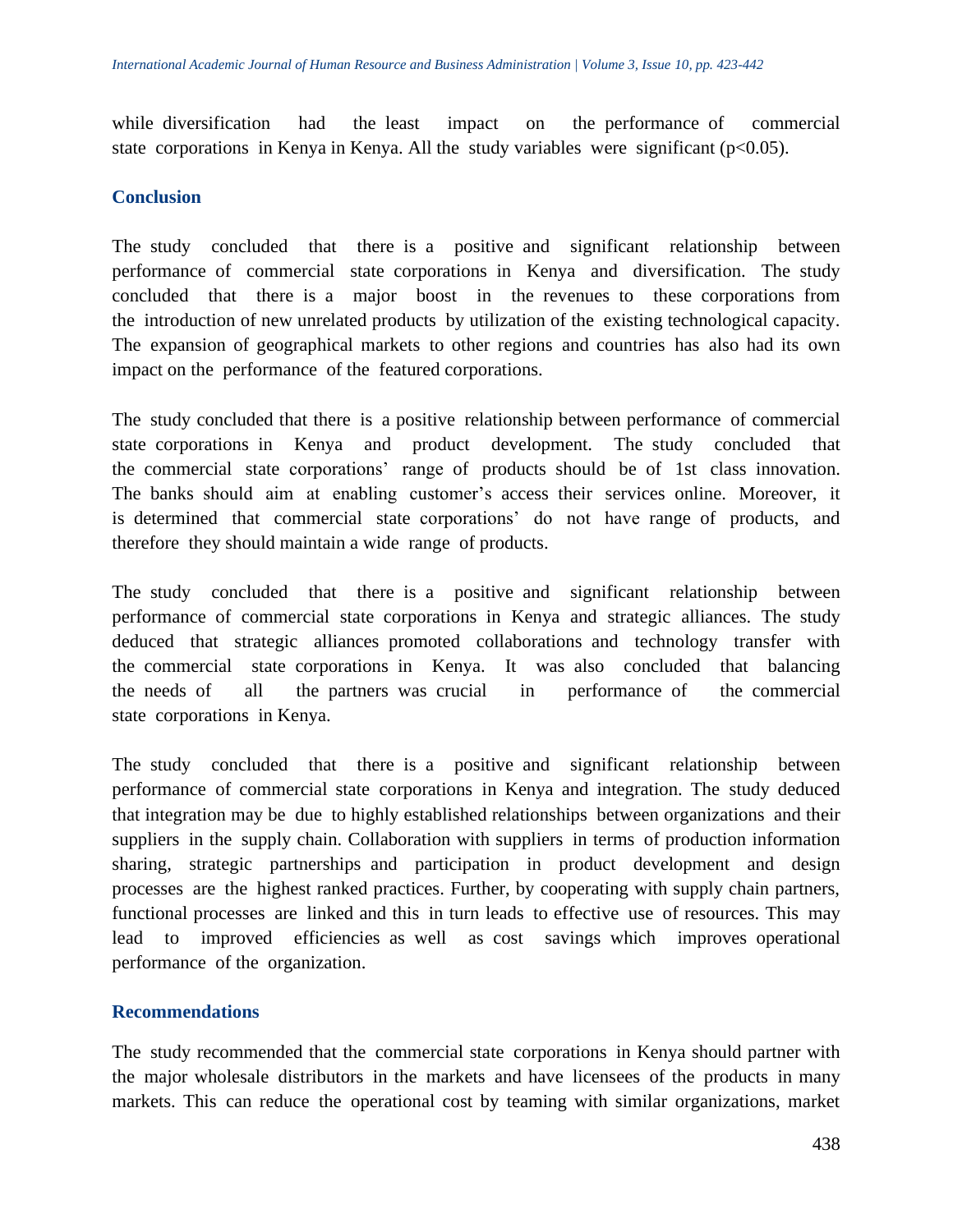products and services together with other organizations. There is also need to have the franchised the products and is done in the identified markets.

The study recommended that the commercial state corporations in Kenya should have formal and documented strategies which should be formulated by representatives of all partners. They should also then be reviewed annually to track progress. It is also recommended that the management of commercial state corporations in Kenya seek appropriate kinds of partnerships and alliances that will help enhance their own market share and growth. Secondly, it is also recommended that the firms may need to reconsider reasons for engaging in strategic alliances and understand whether they will gain capabilities, knowledge, and find it easier to access new markets. This means that decisions can be built on these factors before deciding on the value of the venture.

That commercial state corporations in Kenya should closely work together with suppliers in order to increase the level of integration which in turn increases the operational performance through linking both suppliers and the organization with advanced information system to facilitate the flow of materials, information, and experiences, in addition to control the inventory movement.

The study recommended for the commercial state corporations in Kenya to have different products and services in the market, have increased the market niche and different packet sizes for the markets. The organizations should have convenient and attractive packaging that are made of products and services with different tastes. The organization should discover the new uses of the products and services with a wide array of products that lead to customer satisfaction in the organization.

The study recommends that commercial state corporations in Kenya should always aim to maintain a strong reputation in the market which will make the bank stand out. To be competitive and to command a higher market share, commercial state corporations in Kenya must undertake rapid innovations.

This recommended that authorities in the corporations that wish to go commercial should embrace diversification strategy to enhance their performance. Similarly, the government should create an enabling environment for the commercial state corporations in Kenya to diversify. This should be done through favourable legislation such as removal of barriers to entry into other industries by the commercial state corporations in Kenya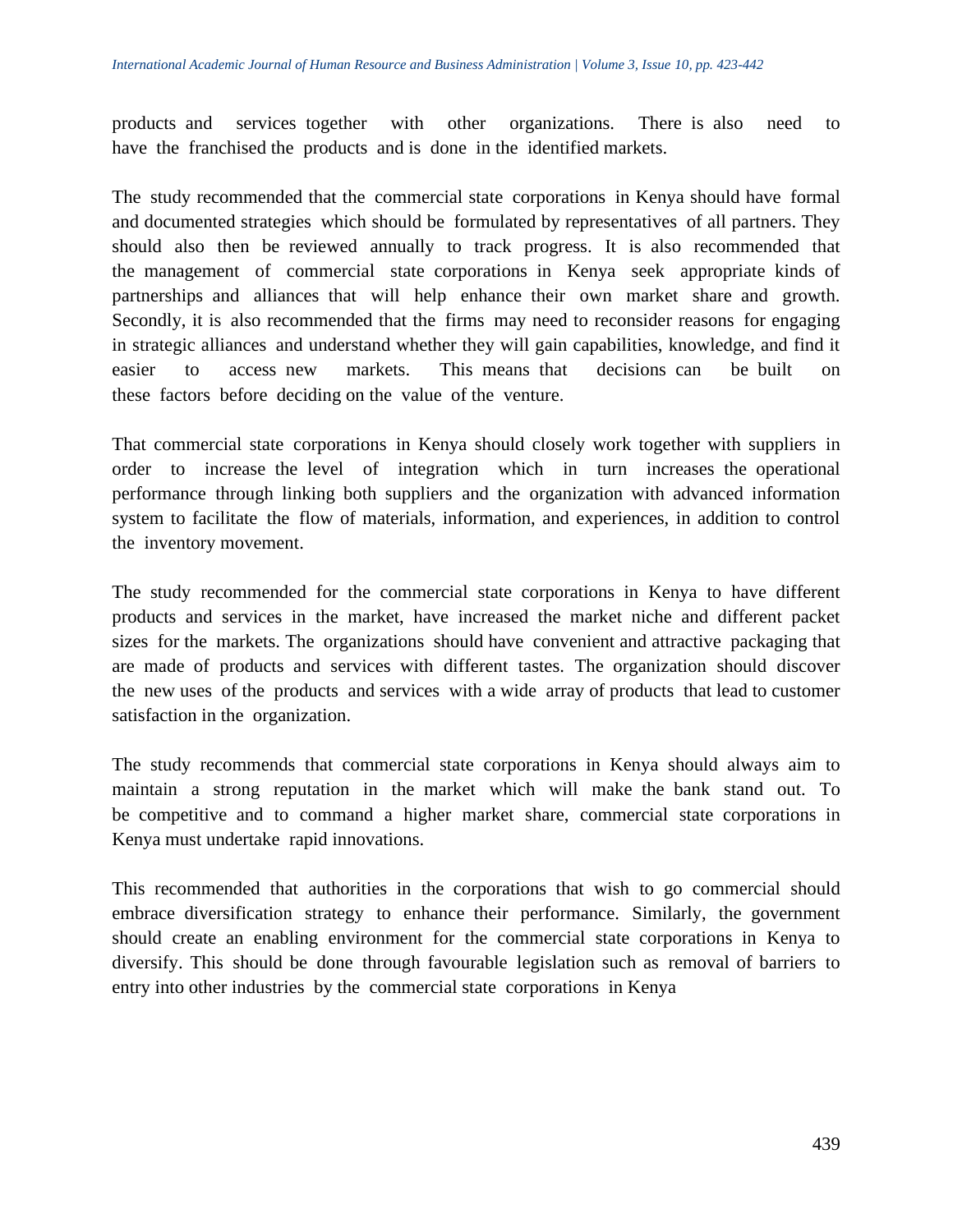#### **BIBLIOGRAPHY**

- Arasa, R., & Gathinji, L. (2014). The relationship between corporate strategies and firm performance: A case of mobile telecommunication companies in Kenya.
- Battisti, E., & Christofi, M. (2021). Dynamic Capabilities and International Business Research. *Emerald Publishing. Retrieved April*, *8*, 2021.
- Bernelot, R. M. (2013). Revenue Diversification for Museums: Exploring *the Revenue Strategies of the Rijksmuseum and the Van Gogh Museum in the Quest for Financial Stability*. Rooterdam: Erasmus University Rotterdam.
- Chepkosgei, K. R., Mwangi, J. K., & Kinyua, G. M. (2020). Effect of strategic communication on performance of financial and commercial state corporations in Kenya. *International Academic Journal of Human Resource and Business Administration, 3(9), 27-38.*
- Christensen, C. (2013). *The innovator's dilemma: when new technologies cause great firms to fail.* Boston: Harvard Business Review Press.
- Kasimila, J. K. (2013). *Privatization Strategy And Organizational Performance Of Tanzania Railways Limited*. Doctoral dissertation, University of Nairobi.
- Kim, W. C. & Mauborgne, R. A. (2014). *Blue ocean strategy, expanded edition: How to create uncontested market space and make the competition irrelevant.* Harvard business review Press.
- Kimaiyo, N. K. (2018). *Strategic Responses to Changes in the External Environment and Organizational Performance of Commercial State Corporations in Kenya* (Doctoral dissertation, university of Nairobi).
- Kimeo, J. M., & Achuora, J. (2021). Influence of Contract Administration on Performance of Parastatals in Kenya. *International Journal of Supply Chain and Logistics*, *5*(2), 70-91.
- Kondo, E.M. (2015). *The effect of revenue enhancement strategies on financial* performance of Kenya revenue authority. Unpublished MSc project, University of Nairobi, Kenya.
- Liu, J. (2020). Internationalisation for technological capability building: from production to innovation in a case study of Goldwind Technology. In *Innovative Capabilities and the Globalization of Chinese Firms*. Edward Elgar Publishing.
- Martins, V. A. & Martins, M. R. (2012). Outsourcing operations in project management offices: The reality of Brazilian companies. *Project Management Journal*, 43(2), 68-83.
- Meyer, J. W. & Rowan, B. (1977). Institutionalized organizations: Formal structure as myth and ceremony. *American journal of sociology*, *83*(2), 340-363.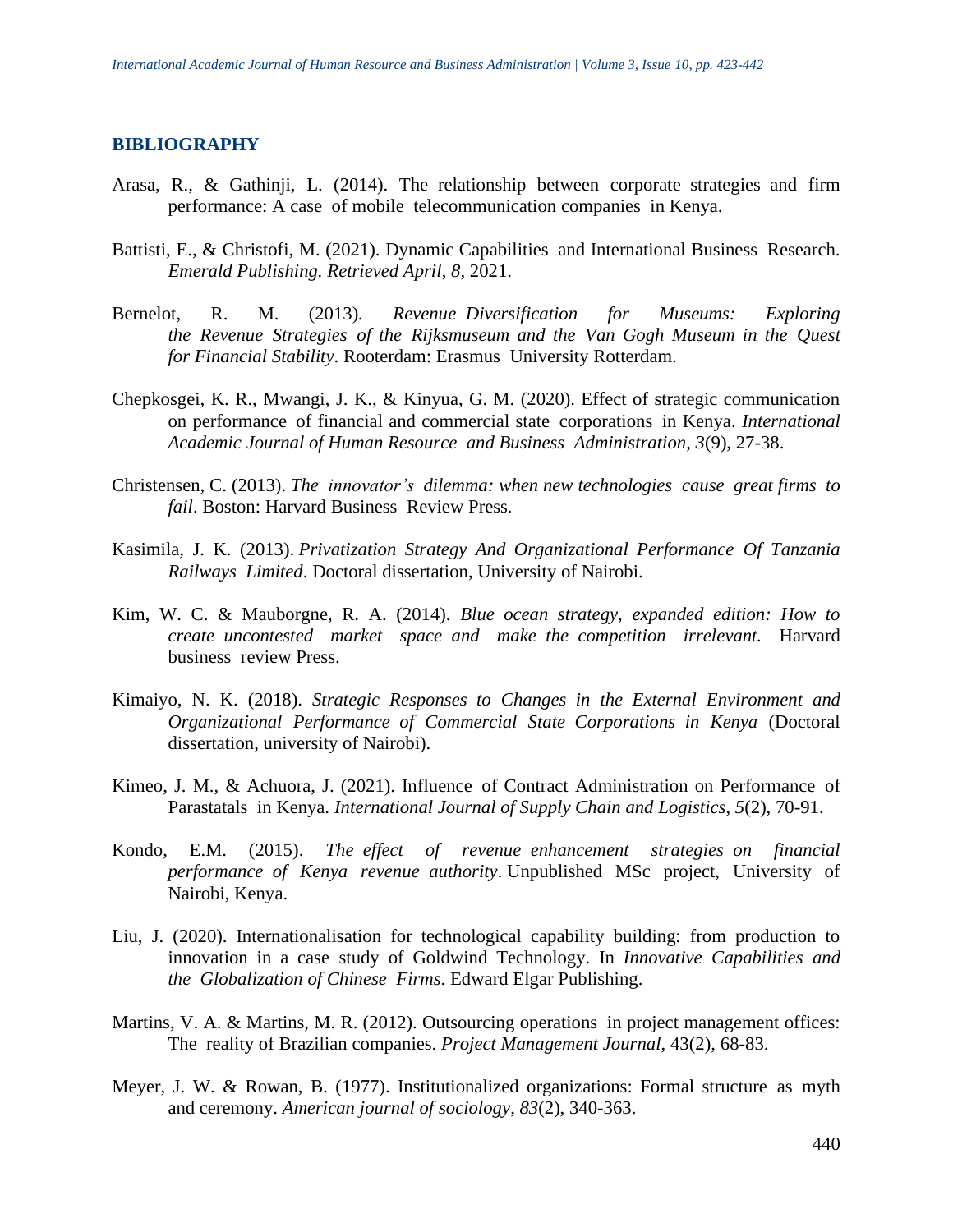- Meyer, J. W., Rowan, B., Powell, W. W. & DiMaggio, P. J. (1991). The new institutionalism in organizational analysis. *The new institutionalism in organizational analysis*, 7(15),41-62.
- Muthoka, M., & Oduor, P. (2014). Effects of strategic alliances on organizational performance: supermarkets and their alliances in Kenya. *European Journal of Business and management*, *6*(34), 75-89.
- Mutisya, J. M. (2014). *Effects of an Integrated Revenue Collection System and Challenges Facing Its Implementation in Machakos County*, Unpublished MBA Project, University of Nairobi.
- Ndahiro, S., Shukla, J. & Oduor, J.  $(2015)$ . Effect of change management on the performance of government institutions in 441wanda a case of Rwanda Revenue Authority. *International Journal of Business and Management Review, 3(5),* 94-107.
- Newman, M., & Gough, D. (2020). Systematic reviews in educational research: Methodology, perspectives and application. Systematic reviews in educational research, 3-22.
- Otieno, C., Oginda, M., Obura, J., Aila, F., Ojera, P. & Siringi, E. (2013) *Study of the Effect of Information Systems on Revenue Collection by Local Authorities in Homa Bay County,* Unpublished MSc project, University of Nairobi, Kenya.
- Parastatals Report. (2013). *Financial Statement and Budget Report, March 2013*. London: HM Treasury.
- Parniangtong, S. (2017). *Competitive Advantage of Customer Centricity*. London: Routledge.
- Peteraf, M. A. (1993). The cornerstones of competitive advantage: a resource-based view. *Strategic management journal*, 14(3), 179-191.
- Polit, T. & Beck, W. (2013). Evidence of Predictability in the Cross-Section of Bank Stock Returns. *Journal of Banking and Finance*, 27(7), 817-850.
- Porter, M. E. (1997). Competitive strategy. *Measuring business excellence*.
- Republic of Kenya. (2013). *Report of the Presidential Taskforce on Parastatal* Reforms Presented to: His Excellency Hon. Uhuru Kenyatta, C.G.H. President and *Commander-in-Chief of the Defence Forces of the Republic of Kenya.* Nairobi: Government Press.
- Schilke, O.  $(2014)$ . On the contingent value of dynamic capabilities for competitive advantage: The nonlinear moderating effect of environmental dynamism. *Strategic management journal*, *35*(2), 179-203.